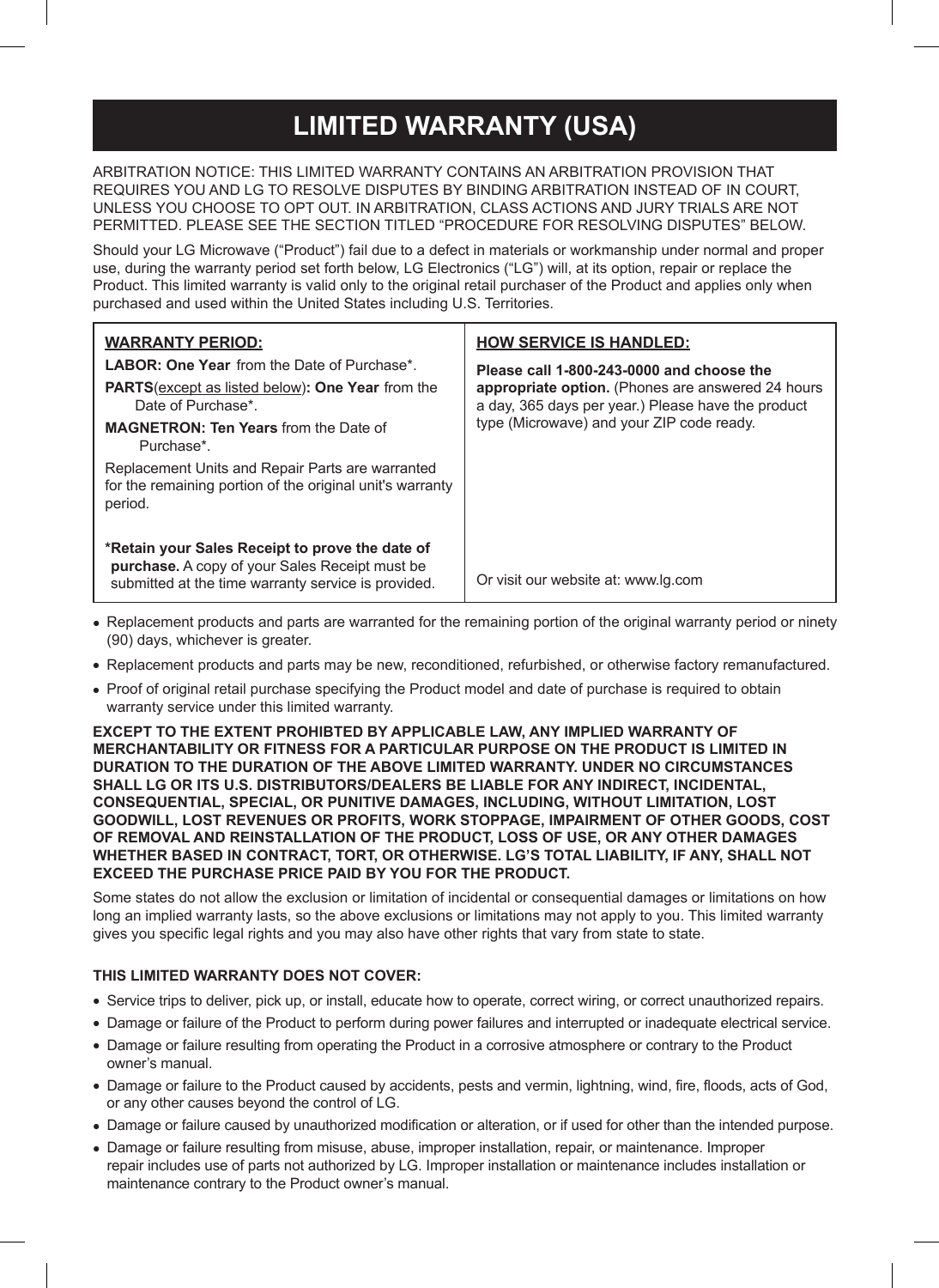- Damage or failure caused by incorrect electrical current, voltage, or ventilation/plumbing codes.
- Damage or failure caused by transportation and handling, including scratches, dents, chips, and/or other damage to the finish of the Product, unless such damage is reported within one (1) week of delivery.
- Damage or missing items to any display, open box, or discounted Product.
- Refurbished Product or any Product sold "As Is", "Where Is", "With all Faults", or similar disclaimer.
- Products with original serial numbers that have been removed, altered, or cannot be readily determined.
- Increases in utility costs and additional utility expenses.
- Any noises associated with normal operation.
- Use of accessories, components, or consumable cleaning products that are not authorized by LG.
- Replacement of light bulbs, filters, fuses or any other consumable parts.
- When Product is used for other than normal and proper household use (e.g. commercial or industrial use, offices, and recreational facilities or vehicles) or contrary to the Product's owner's manual.
- Costs associated with removal and reinstallation of your Product for repairs.
- Shelves, drawers and accessories, except for internal/functional parts covered under this limited warranty.

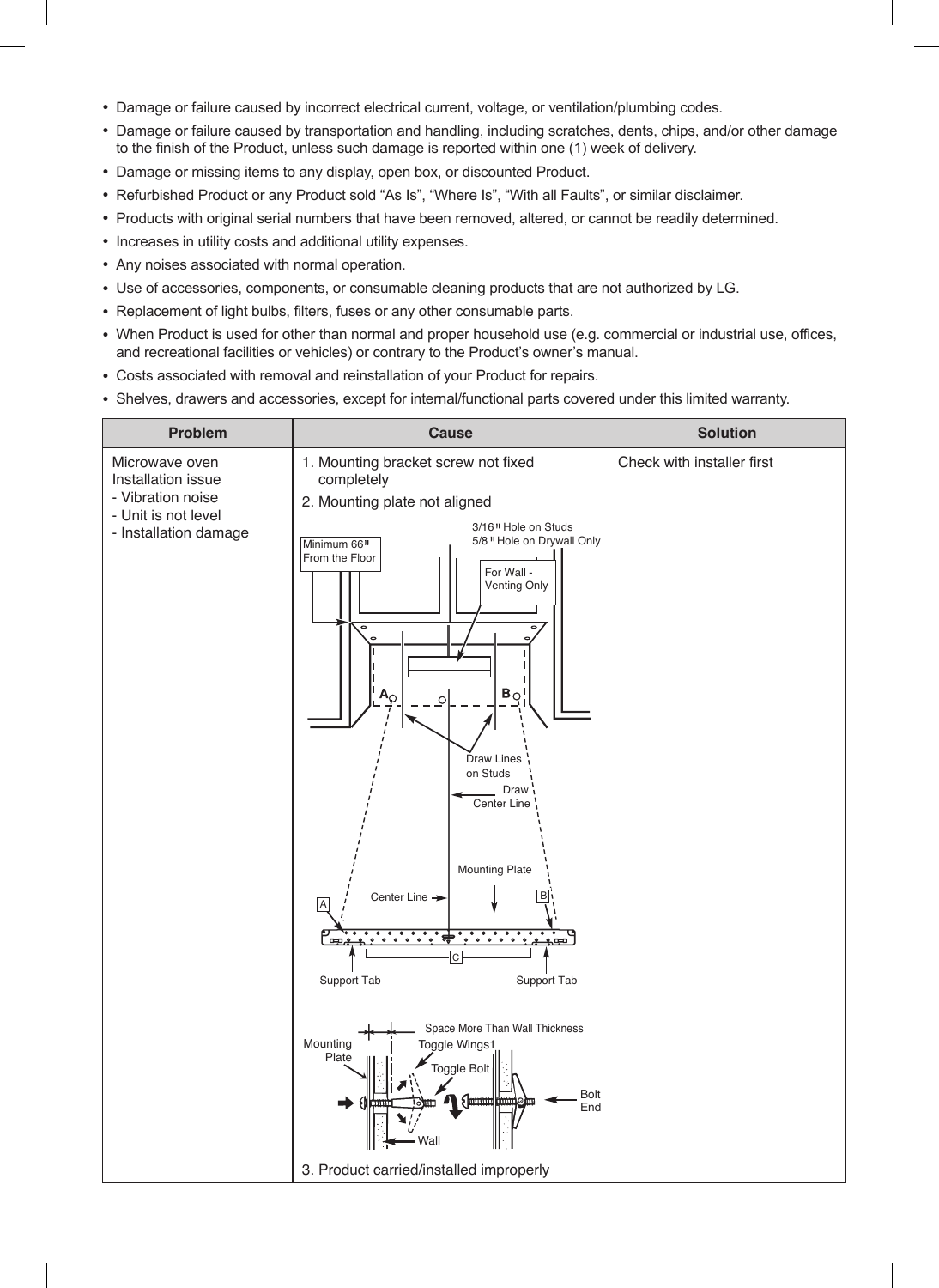| <b>Problem</b>                                                                                                   | Cause                                                                                                                                                                                                                                          | <b>Solution</b>                                                                                                                                                                                                                                                                 |
|------------------------------------------------------------------------------------------------------------------|------------------------------------------------------------------------------------------------------------------------------------------------------------------------------------------------------------------------------------------------|---------------------------------------------------------------------------------------------------------------------------------------------------------------------------------------------------------------------------------------------------------------------------------|
| Spark / Arcing                                                                                                   | Aluminum foil or metal utensil used in<br>microwave mode                                                                                                                                                                                       | DO NOT use aluminum foil or<br>metal utensils in microwave mode<br>- Check user instructions                                                                                                                                                                                    |
| Unit has no power                                                                                                | 1. House power turned off (power supply)<br>2. Tripped breaker<br>3. The power cord is not installed properly                                                                                                                                  | 1. Check house power supply<br>2. Check proper power cord<br>connection<br>3. Check extension cord                                                                                                                                                                              |
| Vent is not working<br>- Weak or no ventilation<br>- Abnormal noise during<br>operation<br>- Product overheating | 1. Improper blower unit direction or installation<br>2. Improper ductwork or damper connection<br>Damper<br><b>Exhaust Adapter</b><br>(hinge side up)<br>Slide exhaust<br>adapter into<br>guides on<br>rear panel.<br>ocking<br>Tabs<br>Guides | 1. Check blower unit direction and<br>reinstall if necessary.<br>2. Properly align the exhaust<br>ports and blower plate opening.<br>3. Blower unit exhaust ports<br>should be completely exposed<br>to the outside<br>4. After installation, check the air<br>ventilation path |
|                                                                                                                  | duct<br>$\circ$<br>$\widehat{\mathbb{Q}}$                                                                                                                                                                                                      |                                                                                                                                                                                                                                                                                 |

## **The cost of repair or replacement under the above excluded circumstances shall be borne by the consumer.**

TO OBTAIN WARRANTY SERVICE AND ADDITIONAL INFORMATION

Call 1-800-243-0000 and select the appropriate option from the menu.

Or visit our website at http://www.lg.com

Or by mail: LG Electronics Customer Service P.O. Box 240007 Huntsville, AL 35813 ATTN: CIC

## **PROCEDURE FOR RESOLVING DISPUTES:**

ALL DISPUTES BETWEEN YOU AND LG ARISING OUT OF OR RELATING IN ANY WAY TO THIS LIMITED WARRANTY OR THE PRODUCT SHALL BE RESOLVED EXCLUSIVELY THROUGH BINDING ARBITRATION, AND NOT IN A COURT OF GENERAL JURISDICTION. BINDING ARBITRATION MEANS THAT YOU AND LG ARE EACH WAIVING THE RIGHT TO A JURY TRIAL AND TO BRING OR PARTICIPATE IN A CLASS ACTION.

**Definitions.** For the purposes of this section, references to "LG" mean LG Electronics U.S.A., Inc., its parents, subsidiaries and affiliates, and each of their officers, directors, employees, agents, beneficiaries, predecessors in interest, successors, assigns and suppliers; references to "dispute" or "claim" shall include any dispute, claim or controversy of any kind whatsoever (whether based in contract, tort, statute, regulation, ordinance, fraud, misrepresentation or any other legal or equitable theory) arising out of or relating in any way to the sale, condition or performance of the product or this Limited Warranty.